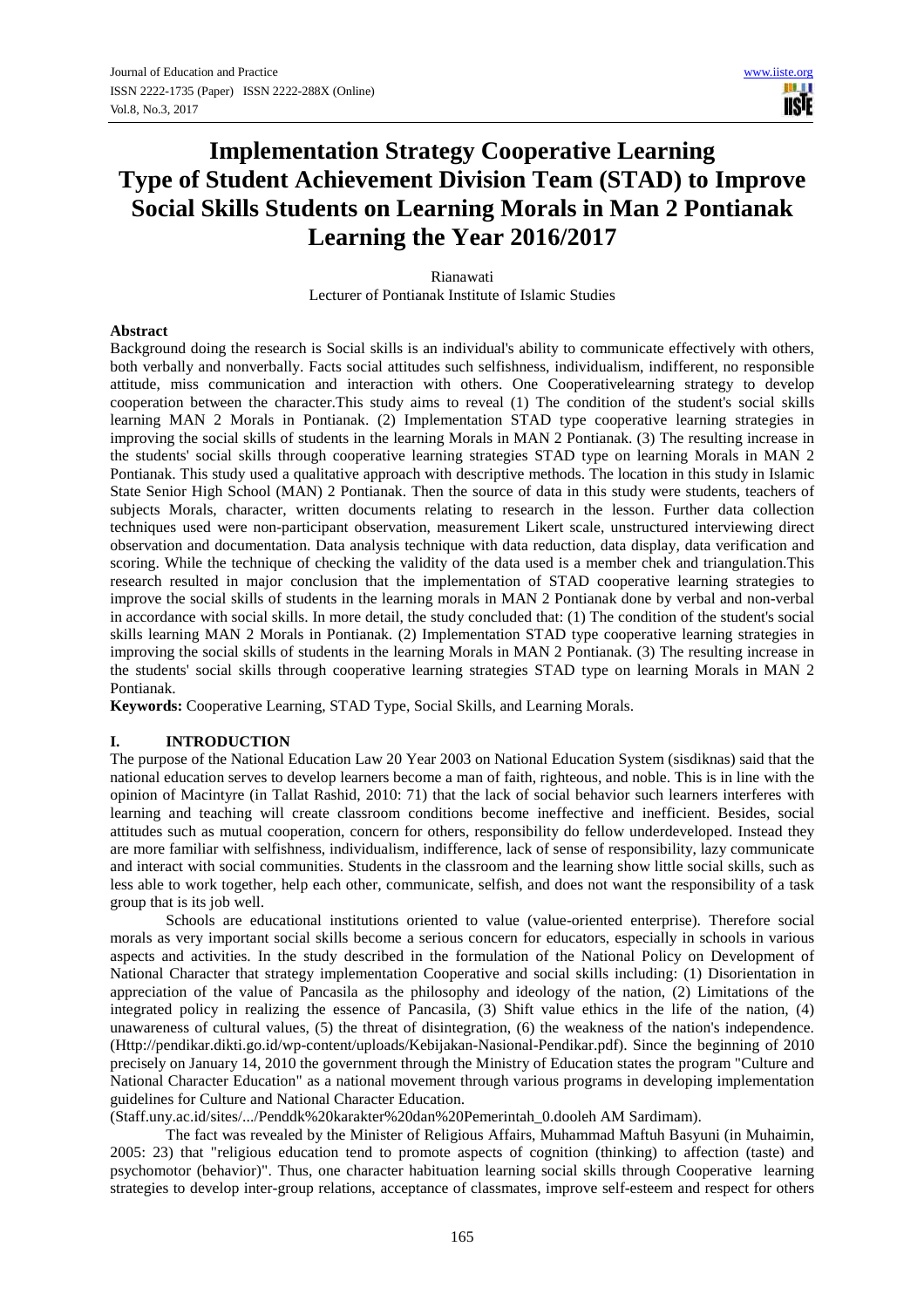and mutual help. In Cooperative based research in universities in America that resulted in implementation of the outcomes of learning Cooperative cognitive and affective (Richard M. Felder and Rebecca Brent, 6). Furthermore, researchers raise the research is about the implementation of Cooperative learning strategies STAD social skills based on subjects morals. Whereas the basic learning competencies first time face to face include the cognitive, affective and psychomotor. Therefore, researchers wanted to know more about the implementation of Cooperative learning strategies STAD social skills based on subjects morals.

Based on the above background, the researchers consider it necessary to examine further how the Strategy Implementation STAD Cooperative learning mode To Improve Social Skills On Moral Education in the title "Strategy Implementation STAD Cooperative learning mode To Improve Social Skills On Moral Education in Pontianak MAN 2". Through action research strived for improvement in implementing learning strategies STAD type Cooperative learning by training teachers to implement learning strategies Cooperative learning STAD type well and that teachers of moral teaching can cultivate students' social skills.

# **II. THEORETICAL REVIEW**

Strategy Implementation STAD type of Cooperative learning to Improve Social Skills Students

#### 1. Social Skills

Social skills is the ability to organize knowledge and conduct integrated actions directed at some of the social and inter-cultural purposes. According to Syamsul Bahri Talib (2010: 165) explains that social skills are formed from an attitude of social awareness in relationships with others, respect yourself and others, the ability to communicate, give or receive feedback in accordance with the norms and regulations.

#### a. Elements of Social Skills

Caldarella and Merrell (in Tallat Rashid, 2010: 70) describes the elements in social skills are: (a) the relationship peer skills (b) self-management skills (c) academic skills (d) skills of compliance, and (e) skills affirmation. Further Explains (Maria Asunta, 2013: 171) that a number of attitudes social skills are: a) social awareness, b) proficiency of ideas, effectiveness, and our influence in their communication with other people or groups, c) the development of empathy or the ability of the individual relations with others on a more personal level and d) interaction styile. While aspects of social skills by Noncy Lobb, (1999), namely: to maintain the appearance, communication skills (voice, facial expressions, and body), skilled socially connected, highly skilled to face the problem, to be flexible, open to criticism and the things new , has a good work ethic, responsibility for oneself and others in teamwork.

b. Characteristics of Social Skills

According to Stephen N. Elliott, (Octavia Arlina Shahara, 2013: 40) mentions seven (7) characteristics of students who have social skills, among others, are able to communicate effectively, work well together, have a firm attitude, have a responsibility, have the skills to empathize , skilled hang out or get involved in a group, and have the ability to control themselves. Instead indicators of students isolated by Elizabeth B. Hurlock (1990: 217) are: personal appearance less attractive, less sportsmanship, appearance does not match the standard of friends, self-effacing appearance, disturbing others, bossy, did not cooperate and tactless, selfish, and irritability. c. Factors Affecting Social Skills

According Novita Siswanti, (2010: 106) describes the factors that affect social skills, ie internal factors (temperament, emotion regulation, cognitive social skills) and external factors (family, friends and environment). 2. Cooperative learning

Slavin (Tran Van Dat, 2013: 6) defines Cooperative learning learning strategy as follows:

"Cooperative learning comprises" instructional methods in the which teachers organize students into small groups, the which then work together to help one another learn academic content "

Cooperative learning is learning where teachers organize students into small groups to work together to help each other learn the academic content. According to Johnson (Danielle Marcendetti, 2010: 10) Cooperative learning objectives is to work together to achieve a common goal. While Slavin (Karrie A. Jones and Jennifer L. Jones, 2008: 62) explains that the purpose of learning is to develop an understanding Cooperative them in helping others, and the benefits of Cooperative learning that is both academic and social-emotional. According to Johnson and Johnson (Danielle Mercendetti, 2010: 4) there are five elements of Cooperative learning is positive interdependence, individual accountability, promotive interaction, social skills, prosesan Group. 3. Student Teams Achievement Division (STAD)

Isjoni (in Suroto, 2011: 49) STAD type of Cooperative is one that focuses on the activities, interactions between students to motivate each other in mastering the subject matter achieve maximum performance. Cooperative learning methods are Jigsaw, Group Investigation (GI), Rotating Trio Exchange, and Group Resume. Purposes of applying the learning methods of Cooperative learning (STAD) so that students can learn in a group together, respect each other and give the opportunity to others. The central concept in Cooperative learning (STAD) is: awards groups, individual accountability, and equal opportunities for the achievement of the objectives of Cooperative learning. STAD Cooperative learning is implemented through five stages, as follows: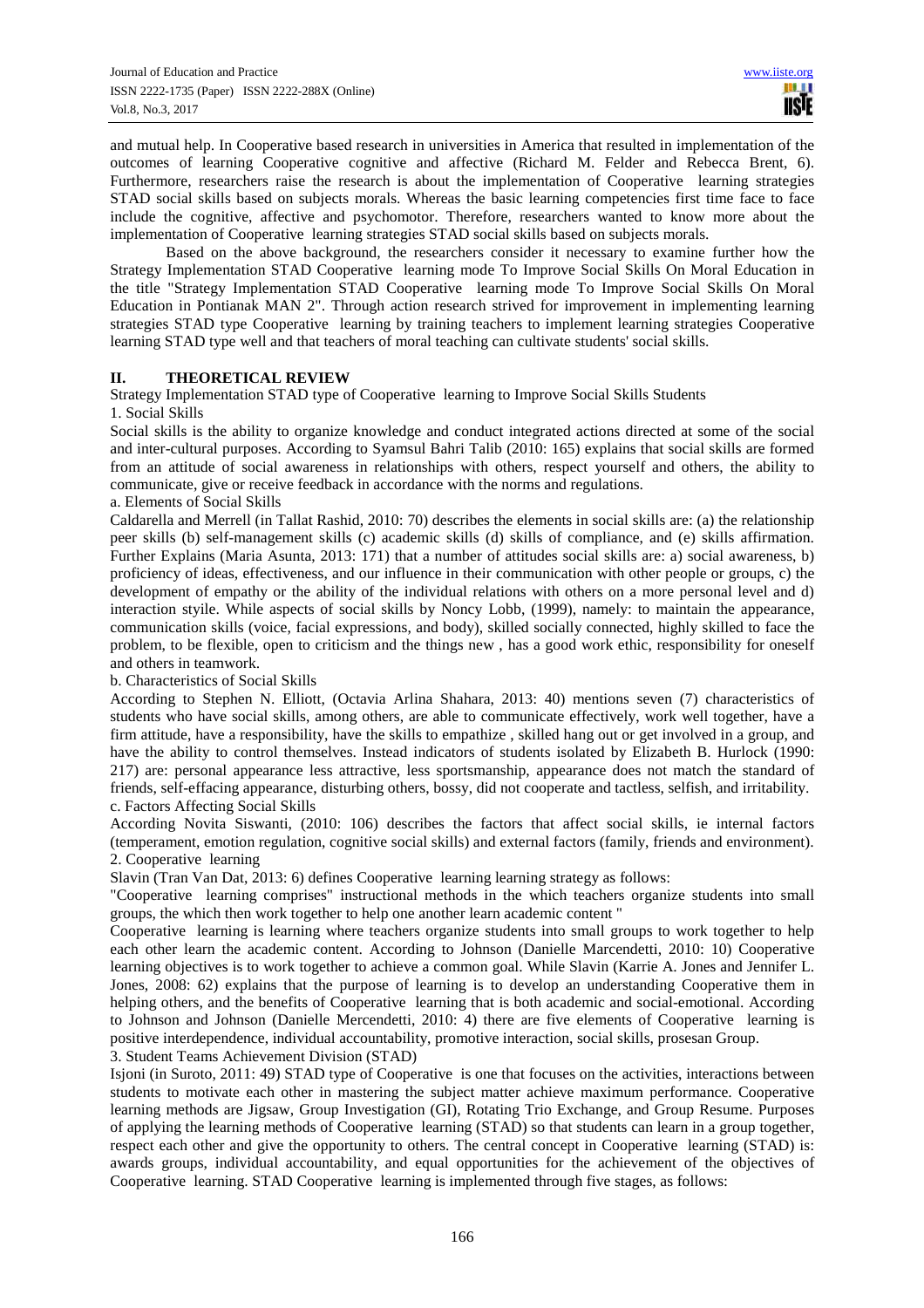## a. Stage Presentation Material

At the stage of presentation of the material the teacher presents the objectives of learning, learning motivation, apperception and pretest. The purpose of giving this apersepsi for students to connect to their content (Isjoni in Suroto, 2011: 50).

#### b. Phase Group Activity

Stage of group work is the step of administering an assignment sheet as a material to be studied. Students help each other, providing solutions in the activities of the group. The group gathers the group's work. Teachers act as facilitators and motivators (Isjoni in Suroto, 2011: 50).

## c. Individual Test Phase

Individual test stage is the stage to determine the success of learning. Therefore, teachers individually carry out tests on the material that has been discussed. Scores of individuals are taken into account to determine the group score (Isjoni in Suroto, 2011: 50).

### d. Stage Award Group

Group score calculation is done by summing each individual score development according to the number of group members. The award is given in accordance acquisition average scores were categorized into either group, a great group, and a super group.

Instructions educators in forming a working group Cooperative learning STAD type, namely: 1) Teachers form groups, 2) The formation of groups based on the diversity of skill levels, and 3) Determine the members of a group based on residence. (Robert E. Slavin, 2014: 7). Meanwhile, Aqib Zainal and Rohmanto, (Siti Maemunah, 2013: 15) mentions six phases in the learning Cooperative Type STAD, namely 1) The teacher presents the objectives and motivation, 2) Present information, 3) Organize students into study groups, 4) Assist the working group in the study, 5) Perform the test material, 6) Giving awards.

# **III. RESEARCH METHODOLOGY**

This research is a field located at the MAN 2 Pontianak class XI IAI (total of 36 students) with qualitative data collection through the technique of indirect communication with a questionnaire to students of class XI (before and after the action), the observation of non partisipant and measurably improved through Likert scale, (activities of teachers to implement Cooperative learning STAD type and social skills of students) unstructured interviews on teacher behavior.

1. Design Research

Design research is Classroom Action Research or PTK collaboratively between teachers of subjects morals with investigators. Ebbutt (Rochiati Wiriaatmadja, 2010: 11) explains that the class action research is a systematic review efforts to improve the implementation of educational practice. Thus, PTK is a systematic study of reflective planning to vote against the class action. The action research procedures are as follows:

# a. Planning phase

In the planning stage is prepared procedures for the implementation strategy of Cooperative learning type Student Team Achievement Division (STAD), Guidelines for Preparation of RPP (Syllabus), Learning Implementation Plan (RPP), Learning Tool (materials, media, and learning resources), Student Worksheet (LKS ), Student Quiz Sheets, Sheet Assessment Group, Teacher Observation Instrument, Instrument Social Skills Student Observation and documentation tools.

b. Implementation phase

- 1) The teacher describes the procedure of learning strategies based Cooperative learning social skills.
- 2) The teacher divides the students into 6 groups yamg each of its members amounted to 5-6 students. In each group is filled by students varying levels of intelligence and social skills.
- 3) The teacher explains the aspects of social affective and psychomotor skills that must be owned and implemented by the students, especially in working together.
- 4) Present the subject matter in 15 minutes. The teacher distributed sub-topic, the material formulation, and worksheets (each member in the group different from each other), but the responsibility of the overall settlement of the worksheet is the responsibility of the team.
- 5) Students gather information and process data to obtain troubleshooting.
- 6) In the discussion groups, teachers observe students' social skills, directing students to develop social skills, and leads the group to work together that well.
- 7) Each group presented the group's work in turns and audiences respond to the presentations presenter.
- 8) Teachers observed and directed that the students develop social skills well.
- 9) Strengthening and conclusions together, teachers and students together to reflect on the material and social skills in the learning process.
- 10) The teacher distributes the quiz to each student.
- 11) After completion of the quiz, the student corrects together a quiz that has been done.
- 12) The teacher then adding together the group and quiz grades earned by each student. And announced the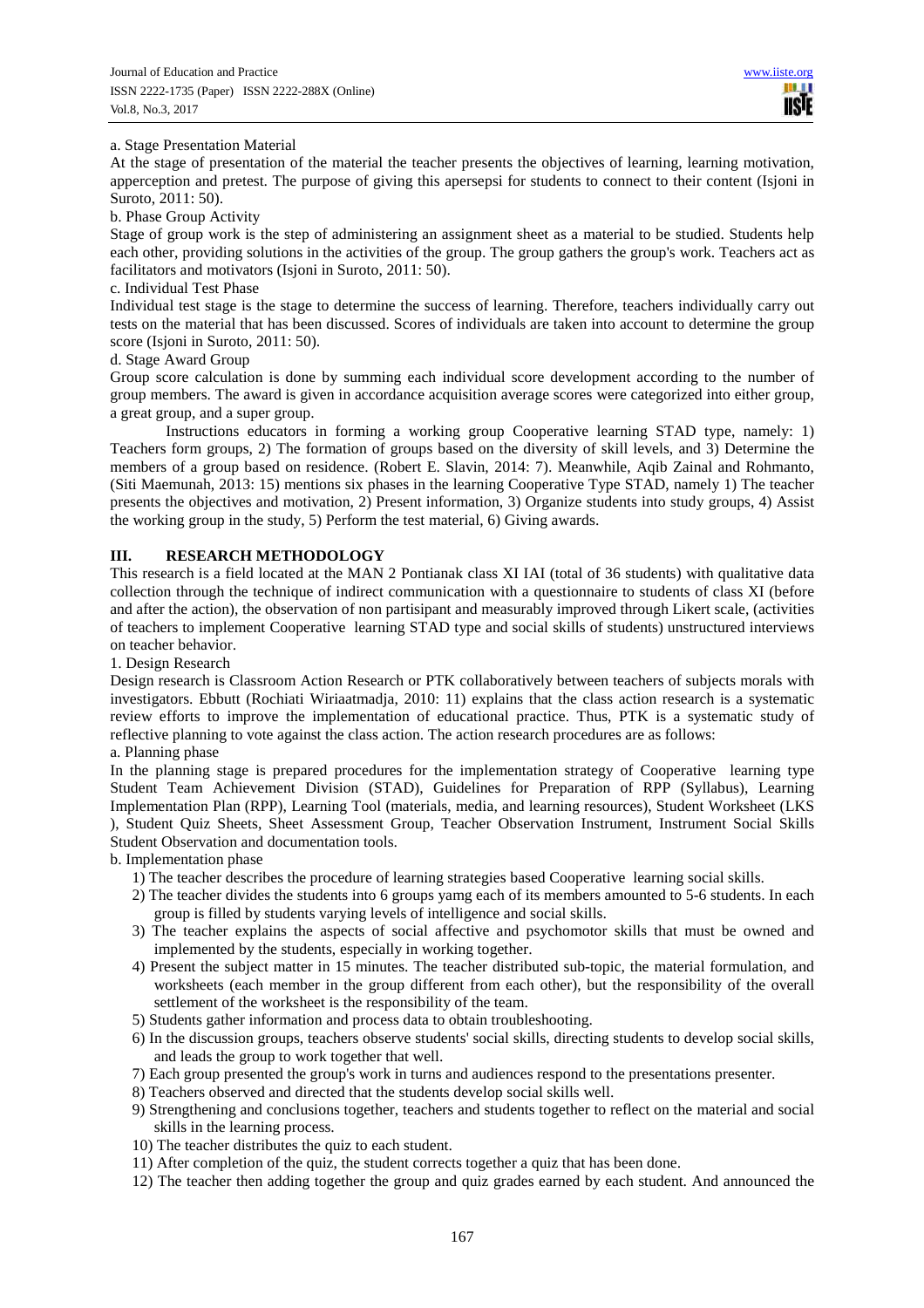maximum value in the group.

13) Teachers give rewards to groups that obtain maximum value

14) The teacher closes the lessons to motivate the students can enhance social skills possessed again.

#### c. phase Observations

Observations were made on the implementation of Cooperative learning strategies STAD-based social skills by teachers morals and observed deficiencies and improvement in every cycle. Further observations were made on several things, namely:

- 1) Activity of teachers in learning (initial activities, core and cover) in the implementation of Cooperative learning strategies with STAD.
- 2) Activity of teachers in guiding and directing the social skills of students. (Evaluated and given a score in each cycle)
- 3) The active participation of students and the development of social skills in teamwork and open discussion (evaluated and given a score in each cycle)

# d. Reflecting

Reflection is an activity that analyzes and identifies shortcomings and improvement of action results from the evaluation (in the form of a score). Reflection is done in each cycle to see the results of the actions that have been achieved. When the results of action results in cycle 1 not show the expected result action may be taken to 2 through cycles of action research 2. successful if:

- 1) Most (75% of students) can develop social skills.
- 2) Most (70% of students) can develop social skills.
- 3) More than 80% of group members are active in the task group.
- 2. Data Analysis

Qualitative data analysis techniques used in this study are the data analysis interactive model of Miles and Huberman (1984), (the Sugiyono, 2007: 246). Form of data reduction, data display, and conclusion drowing / verification. While the analysis of quantitative data on the observation of the data the students' social skills, (before and after the action) and the assessment results of observation. Components were analyzed amounted to 7 students social skills component consisting of 54 aspects. To facilitate the analysis of every aspect that appears in each learning component given ratings by using Likert Scale score score is a scale of 1 to 5. With the Likert scale variables will be measured and translated into indicator variables. Then indicators are used as a benchmark in setting items of the instrument a statement. Anas Sujono (1999, 40) explains that the value of each component of each meeting summed and calculated using descriptive statistics using percentage analysis later described.

The formula used is as follows:



Information

- $P =$  Percentage
- S = Score hasilpenelitian derived from the number of votes aspect that emerged from contextual learning setiapkomponen
- $N =$  Tthe product of the maximum score lingked scale with the number of aspects that appear in every component of contextual learning.

Meanwhile, to obtain an overall picture, calculating the sum of the components, on average, and a range of premeeting, the first meeting, a second meeting, the third meeting and the meeting to four by using the following formula:

- a. Formula summation score components (in every meeting)
- KKS  $\Sigma = (K1 + K2 + K3 + ... K7)$  Description:  $\Sigma =$  epsilon
- b. The average value of the components of social skills
	- Notes:  $X = average social skills component$
- c. Range:  $R = S$ max Sp
	- $R =$  the difference in maximum score with a score of research results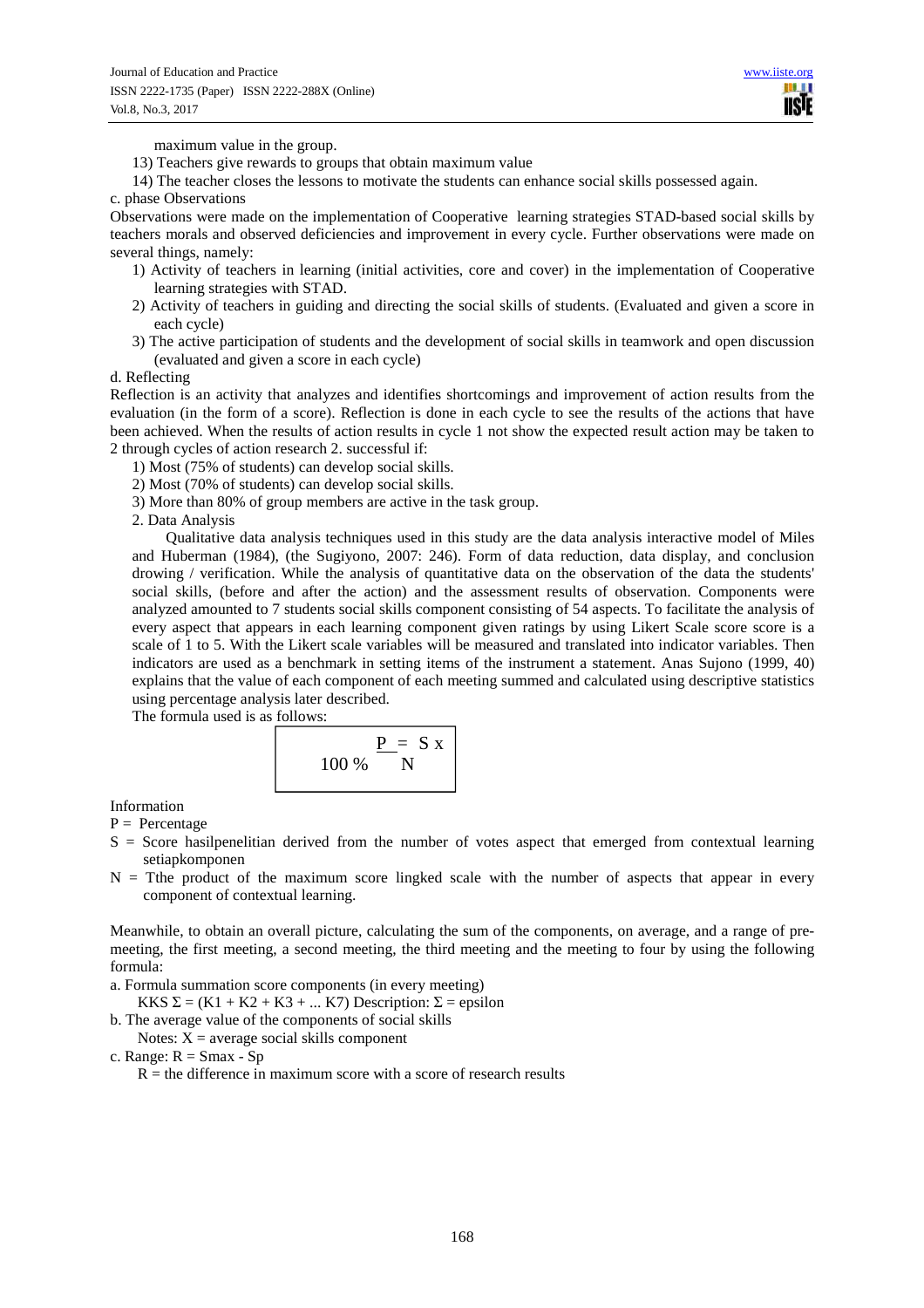

# **IV. DISCUSSION**

## a. Pre Event Actions

Activity begins with the pre-action unstructured interviewing teachers of moral teaching. Interview characterbased learning social skills of students in the determination of the action leads to the improvement and enhancement of social skills-based learning process through the implementation of Cooperative learning strategies STAD. Subsequently, researchers conducted preliminary observations on the implementation of learning morals and social skills of students before the implementation of Cooperative learning STAD type of learning-based social skills. Observations Social Skills Students Pre-Action can be seen in the following table.

Table: Observations Social Skills Student Class XI IAI MAN 2 Pontianak At Pre-Action (Pre Cycle)

| No             | Elements of Social Skills                   | before action |            |
|----------------|---------------------------------------------|---------------|------------|
|                |                                             | Score         | Persentase |
|                | How to Speak (10 sub-elements)              | 26.03         | 65.08      |
| 2              | How to Hear (7 sub-element)                 | 17.36         | 68.01      |
| 3              | Working together in groups (6 sub-elements) | 19.06         | 68.07      |
| $\overline{4}$ | Ability Discuss (7 sub elements)            | 15.60         | 65.03      |
| 5              | Ability to Manage the Mind (7 sub-element)  | 17.36         | 62.01      |
| 6              | Work Ethic (7 sub-element)                  | 19.33         | 69.05      |
|                | Ability in Intercourse (7 sub-element)      | 19.06         | 70.02      |
|                | Average                                     |               | 65.89      |

Results observation (pre-cycle studies) were conducted to 33 students, the percentage of social skills of students is 65.89%. These results illustrate that the social skills of students MAN 2 Pontianak diobsevasi with a maximum value of 204, then the average social skills just reached 65.89%, with details of how to talk (65.08%), by listening (68.01%), in collaboration with the group (68 , 07%), ability to discuss (65.03%), ability to manage thoughts (62.01%), work ethic (69.05%) and the ability in the association (70.02%). If the value associated with the condition assessment system Likert social skills class XI MAN 2 Pontianak IAI is still in the category enough.

Based on the results of the study showed that the students' social skills, namely how to talk (65.08%), by listening (68.01%), in collaboration with the group (68.07%), ability to discuss (65.03%), ability to manage the mind ( 62.01%), work ethic (69.05%) and the ability in the association (70.02%). If the value associated with the condition assessment system Likert social skills class XI MAN 2 Pontianak IAI is still in the category enough. Based on the description of the development of students' skills in the above table is explained that the speech of students in a category quite well, how to hear the students in the category quite well, working together in groups in the category quite well, the ability to discuss in good enough category, the ability to manage the mind in good enough category , the work ethic of students in a category is quite good, and the ability of the student association in the category quite well.

b. Class Action Research Cycle

This study was done 2 cycles. In each cycle looks weaknesses and teachers in implementing improvement strategies STAD type of Cooperative learning to improve students' social skills and social skills acquired through learning STAD type of Cooperative learning. Each cycle of the PTK (classroom action research), which consists of planning, implementation, observation and reflection as follows

# 1) The Planning Phase

Activities carried out during the planning phase include:

- a) Researchers provide guidance to teachers on the preparation of lesson plans with strategies to Type STAD Cooperative learning and using Thematic and provide guidance on how to implement measures STAD.
- b) Preparation of Learning Implementation Plan (RPP), Student Worksheet (LKS), preparing learning resources, learning media, and quizzes.
- c) For the purposes of researchers Meanwhile prepare the student questionnaire sheet, and teacher observation sheet.

2) Implementation Phase

a) Researchers explain learning strategies that will be used later deliver ordinances students in learning activities with the goal of learners interested STAD Cooperative learning strategies. Learners feel interested because there are gifts to a group that gets the highest score and reach certain criteria.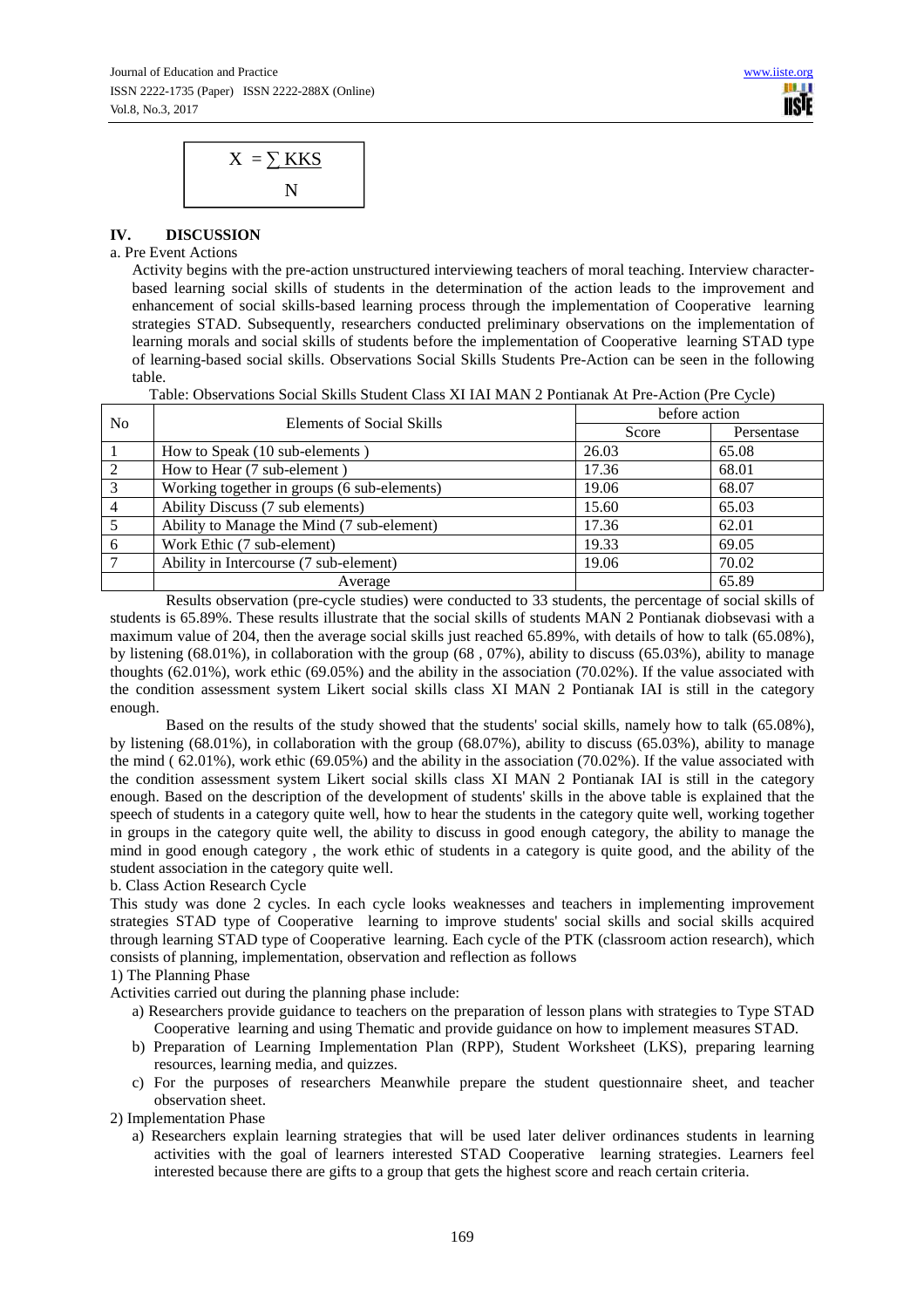- b) Teachers open the lesson with a greeting and a prayer together. Teachers carry out preliminary activities. Saluted and start the lesson by saying basmalah and then pray together. Together bertadarus al-Qur'an (for 5-10 minutes). Presence (ask about students who do not attend). Conditioning classes (preparation neatness, cleanliness, and learning tools). Asking material never taught (Appersepsi). Briefly describe the material that will be taught by core competencies and basic competencies, indicators and objectives to be dicapai.Guru guide students to formulate the material to be studied. Briefly explain the social skills that should be familiarized by the students.
- c) Then the teacher explains the material Morals and discuss topics that have diprensentasikan. The teacher asks the students to pay attention so that students understand the subject / learning materials were presented.
- d) The teacher distributes worksheets, ask Shiva to prepare a laptop, learning resources, and create a report in the form of power point as well as to present and discuss the report in an open discussion.
- e) The learning activities of students used an approach scientifik
- f) The teacher conducting the closing activity concludes the study, dividing the quiz to all students, then teachers with students correcting quiz results and add them up group performance assessment. Teachers provide the results of the 3 best group. Teachers submit items for the next meeting, giving the final motivation, read the prayer and greetings.

#### 3) Observation stage

The results of the implementation of the strategy Cooperative leraning STAD to improve social skills in cycle 1 can be seen in the table below, is as follows:

#### **Table Social Skills Students before implementation of type STAD Cooperative Learning Strategies and In Cycle 1**

| N <sub>o</sub> | <b>Type Social Skills</b>  | <b>Initial Conditions</b> | <b>Cycle 1</b> | <b>Enhancement</b> |
|----------------|----------------------------|---------------------------|----------------|--------------------|
|                | How to Speak               | 70.15                     | 71.52          | 1.37               |
| 2              | How to Hear                | 69.81                     | 73.59          | 3.78               |
| 3              | Working together in groups | 72.19                     | 80.74          | 8.55               |
| 4              | <b>Ability Discuss</b>     | 65.66                     | 71.59          | 5.93               |
|                | Ability to Manage the Mind | 68.51                     | 75.11          | 6.6                |
| 6              | Work Ethic                 | 67.47                     | 79.65          | 12.18              |
| ⇁              | Ability in Intercourse     | 71.97                     | 80.41          | 8.44               |
|                |                            | 69.58                     | 75.91          | 6.33               |

From the results, then the value of social skills class XI students majoring IAI MAN 2 Pontianak in cycle 1 amounted to 69.33%, with a minimum value of 128 (65.04%) and the value and the maximum value is 179 (73, 05%). Value component manner of speaking is 70%. Values component heard way is 65.04%. Value components work together in a group is 72.08%. Value component discuss capability is 70.08%. Value component the ability to manage the mind is 65.04%. Work ethic component value is 70.02%. And the value of the component in the association's ability is 73.05%. Social skills of students in cycle 1 is already showing progress after the implementation of measures such as the implementation strategy of Cooperative learning STAD.



From the observation of the students' social skills, whether there is a table and the chart above, shows that the social skills of students in cycle 1 has begun to show progress after implemented measures such as the implementation strategy of Cooperative learning STAD. Furthermore, the implementation of Cooperative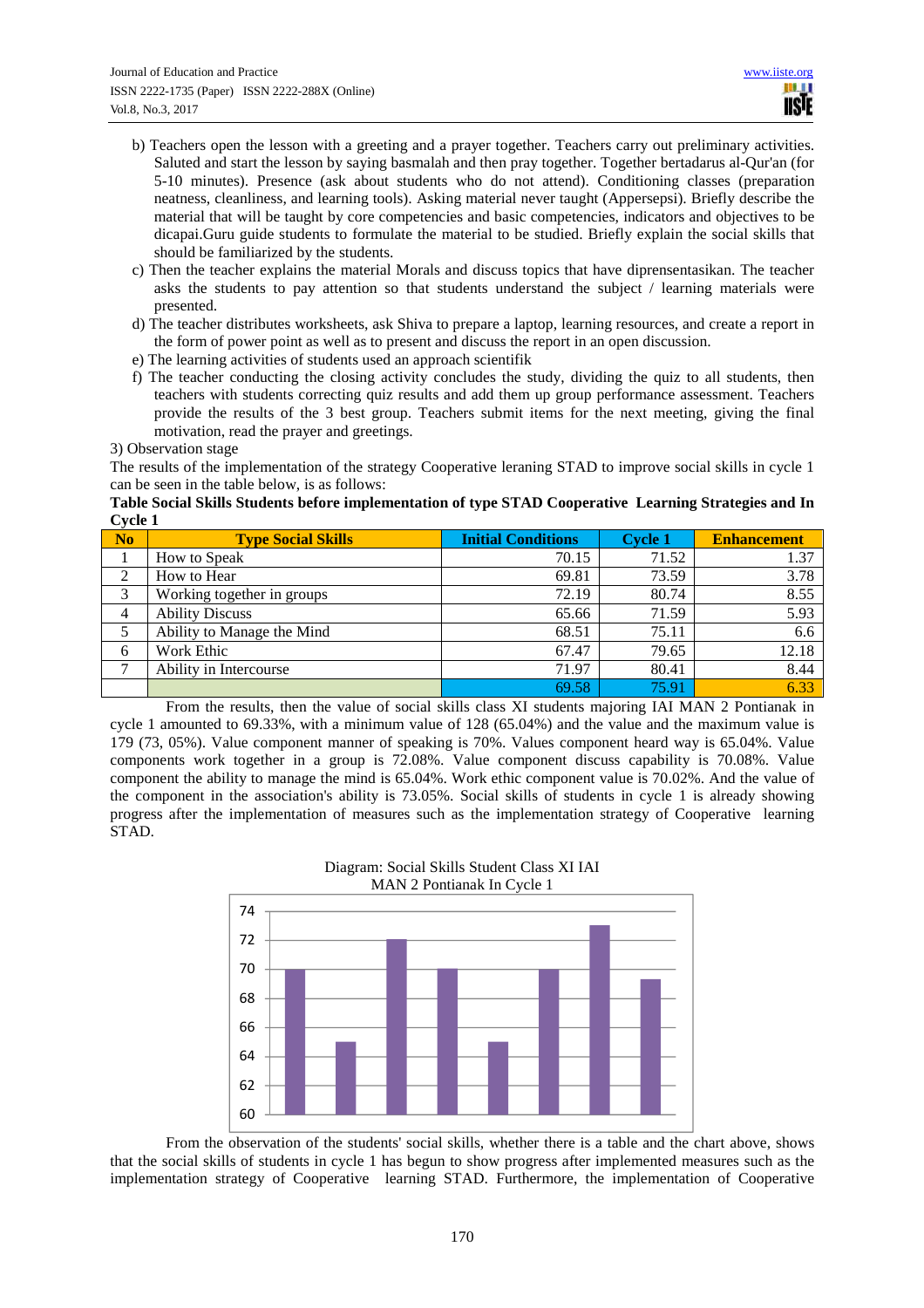#### learning strategies STAD in cycle 2 is as in the table below: Table: Social Skills Student Class XI IAI MAN 2 Pontianak In Cycle 2

| $\ldots$ |                                             |         |            |  |
|----------|---------------------------------------------|---------|------------|--|
| No.      | Elements of Social Skills                   | Cycle 2 |            |  |
|          |                                             | Score   | Persentase |  |
|          | How to Speak (10 sub-elements)              | 30      | 75         |  |
|          | How to Hear (7 sub-element)                 | 21      | 75         |  |
| 3        | Working together in groups (6 sub-elements) | 21      | 75         |  |
|          | Ability Discuss (7 sub elements)            | 17.79   | 74.12      |  |
|          | Ability to Manage the Mind (7 sub-element)  | 20.97   | 74.89      |  |
| 6        | Work Ethic (7 sub-element)                  | 21      | 75         |  |
|          | Ability in Intercourse (7 sub-element)      | 21.06   | 75.22      |  |
|          | Average                                     |         | 74.89      |  |

Based on the above table it can be seen that the maximum percentage of the average skills of students in the second cycle is 74.89%. Score a maximum amount to 30 with roughly 75% of the components contained in a manner of speaking. While the minimum score amounted to 17.79 with the percentage of 74.12% contained in the component's ability to discuss. Some of the other components of the social skills that other students is a way to speak with a percentage of 75%, by listening with a percentage of 75%, work in groups with a percentage of 75%, the ability to discuss with the percentage of 74.12, the ability to manage the mind with a percentage of 74.89% , work ethic with a percentage of 75%, and ability in association with the percentage was 75.22%. Furthermore, the condition of the social skills of students with various components or elements can be seen in the diagram below.

Based on the research results, it can be seen that the social skills of students with components by talking with a percentage of 75%, by listening with a percentage of 75%, work in groups with a percentage of 75%, the ability to discuss with the percentage of 74.12, the ability to manage thoughts with percentages 74.89%, work ethic with a percentage of 75%, and ability in association with the percentage was 75.22%. Social skills after the implementation of Cooperative learning strategies STAD in cycle 2 has shown the progress of cycle 1. Social skills class XI IAI MAN 2 Pontianak on cycle 2 was an increase when compared to cycle 1, at 5:55% on average 69.36% to 74.91%, greater than the increase in the pre-action to the cycle of cycle 1, ie 2 , 12% amounting However, when compared with the initial condition (before the implementation of Cooperative learning strategies STAD), an increase of 9:05%.The following table shows the increase in social skills class XI student of IAI MAN 2 Pontianak from real conditions (before the implementation of Cooperative learning strategies and the implementation of strategies STAD STAD Cooperative learning in cycle 1 and cycle 2.

| <b>Social Skills</b>     | <b>Pre Action</b> | <b>Cycle 1</b> | <b>Cycle 2</b> | <b>Enhancement</b> |  |  |
|--------------------------|-------------------|----------------|----------------|--------------------|--|--|
| <b>How Speaking</b>      | 65.08             | 70             | 75             | 9.92               |  |  |
| How to Hear              | 62.01             | 65.04          | 75             | 12.99              |  |  |
| <b>Teamwork</b>          | 68.07             | 72.08          | 75             | 6.93               |  |  |
| <b>Discuss</b>           | 65.03             | 70.08          | 74.12          | 9.09               |  |  |
| <b>Managing Thoughts</b> | 62.01             | 65.04          | 74.89          | 12.88              |  |  |
| <b>Work Ethic</b>        | 69.05             | 70.02          | 75             | 5.95               |  |  |
| Intercourse              | 70.02             | 73.05          | 75.22          | 5.02               |  |  |
| Average                  | 65.86             | 69.36          | 74.91          | 9.05               |  |  |

#### Table Social Skills Student Class XI IAI Pre-Action, Cycle 1 and Cycle 2

From the above table envisaged that the implementation of Cooperative learning strategies

STAD, for all aspects of social skills, ranging from pre-action, cycle 1 and cycle 2 increased by 9:05% Increase skills the ability to hear very high at 12.99%, and the ability to manage thoughts 12.88%, and then successively speech 9.92% , the ability to discuss 9:09%, 6.93% joint capabilities and work ethic of 5.95%. Then the smallest increase occurred in how to get along at 5:02%. For more details, the details shown in the diagram below, is as follows:

4) Phase Reflection

After considering the results of the above observations, then there are things that need to be reflected, both in cycle 1 and cycle 2. Things that need serious attention in cycle 1 is as follows:

- a) Repair and the need to increase their speaking manner, hear the speech of others, cooperation in groups, discuss, manage your mind, work ethic and social skills of students in the association.
- b) Repair and improvement of skills of teachers in the formation of the group, enable and provide opportunities for all students to present its report in turn, provide opportunities for all students to speak, more attention to students who are less active, directing students to improve their work ethic and learning, attention and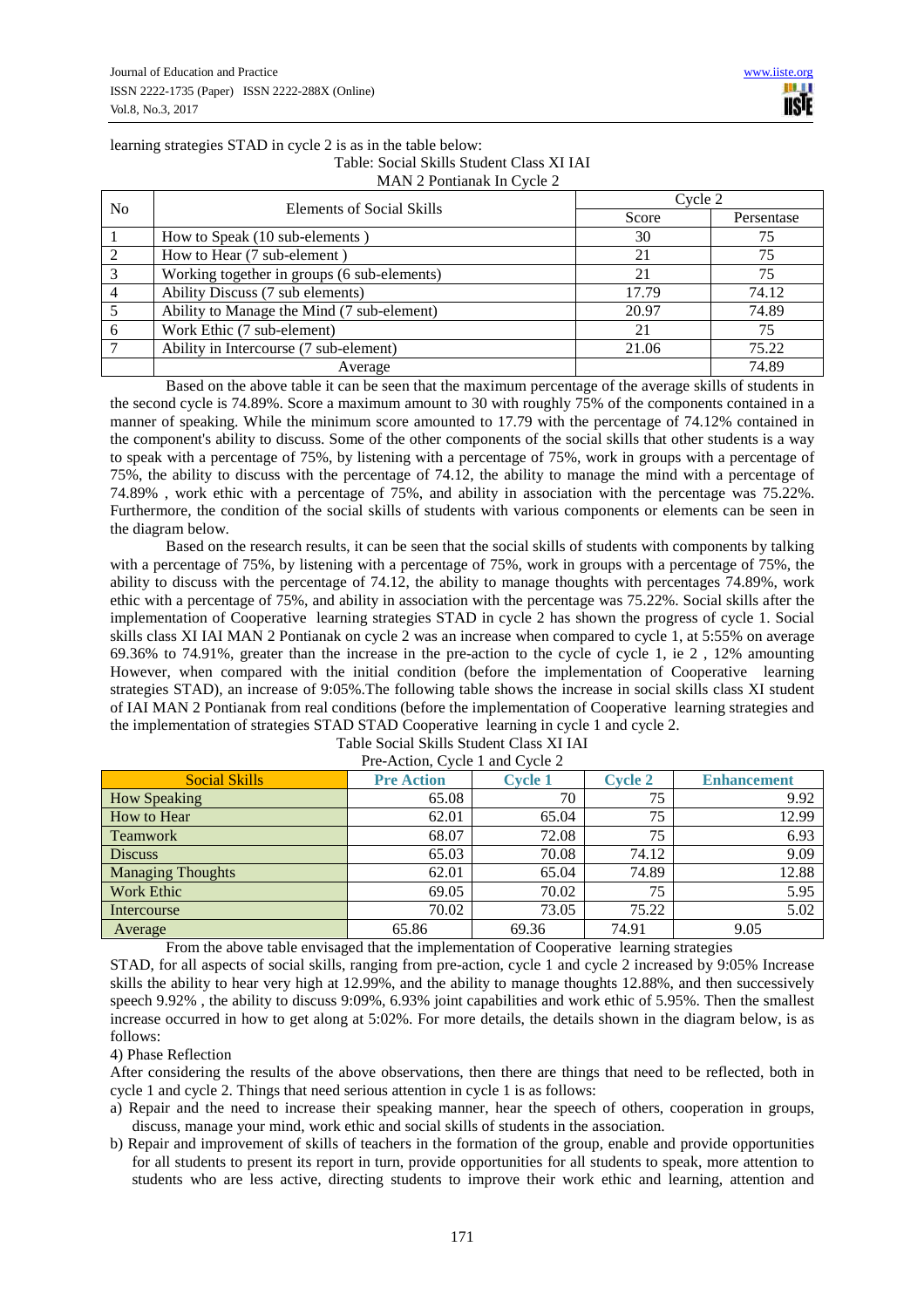provide direction uniformly to all groups, mastery class, the teachers' skills to enable students to inquire, provide criticism and suggestions.

While the results reflect the implementation of STAD Cooperative learning strategies to improve the social skills of students in cycle 2 are as follows:

- a) the student's social skills when communicating or speaking should be socialized and skilled students improved in order to communicate with the systematic, analytical, realistic, and with facts and theories that support.
- b) Social skills of students at the time of hearing the conversation of others should be socialized and skilled students improved in order to hear the speech of others seriously, analysis, and respond scientifically and with strong arguments, too.
- c) Social skills in the students work together in groups should be familiarized and further improved so that students skilled in collaboration with mutual support, respect, tolerance, maintaining compactness, and determined to move forward together in a group.
- d) the social skills of students in the discussion, should be socialized and further enhanced so skilled student discussion by contributing, benefits, professional, and reach decisions together well.
- e) the student's social skills in managing the mind must be socialized and further enhanced to enable students to skillfully manage the mind with logical analysis, critical, scientific and based on scientific fact, conceptual, synthesis, and systematic.
- f) the student's social skills in work ethic should be familiarized and further enhanced so skilled student with a strong work ethic, hard working, intelligent, professional, and capable of predicting any shortages, overages, and Able to repair its performance to Achieve maximum results.
- g) social skills of students in the association should be familiarized and further enhanced so that students skilled in the association by providing benefits to others, understand each other in relationships, good at putting himself in the association, savvy in negotiating good, and can put personal and group interests well.

# **V. CONCLUSIONS AND RECOMMENDATIONS**

Based on the data exposure and understanding of the results in the previous section that corresponds to the focus of the research, it can be concluded that the implementation of STAD Cooperative learning strategies to improve the social skills of students in the learning morals in MAN 2 Pontianak can be summarized as follows:

- 1. Real Condition (Pre Measures) Social Skills students on Moral Education Class XI MAN 2 Pontiaak IAI is the result of observation (pre-cycle studies) were conducted to 33 students, the percentage of social skills of students is 65.89%. These results illustrate that the social skills of students MAN 2 Pontianak diobsevasi with a maximum value of 204, then the average social skills just reached 65.89%, with details of how to talk  $(65.08\%)$ , by listening  $(68.01\%)$ , in collaboration with the group  $(68, 07\%)$ , ability to discuss  $(65.03\%)$ , ability to manage thoughts (62.01%), work ethic (69.05%) and the ability in the association (70.02%). Conditions of social skills class XI MAN 2 Pontianak IAI is still in the category of pretty good, it means the condition of the students' social skills should be improved.
- 2. The results of the implementation of STAD type Cooperative learning strategies in improving the social skills of students in the learning Morals in MAN 2 Pontianak, which is as follows:
	- a. Once implemented STAD type of Cooperative learning strategies in teaching morals in cycle 1, then the social skills class XI IAI MAN 2 Pontianak at 69.33%, the minimum value of 128 (65.04%) in skills by listening with a score of 18.21 and skills to manage the mind with the score 18:21. The maximum value of 179 (73.05%) on skills in association with a score of 20:45., While the value of 70% of components a manner of speaking, by listening 65.04%, in collaboration with the group of 72.08%, 70.08% Ability discussion, ability to manage thoughts 65.04 %, 70.02% work ethic and ability in the association 73.05% .. this means that the student's social skills have been well categorized.
	- b. Once implemented STAD type of Cooperative learning strategies in teaching morals in cycle 2, then the social skills class XI IAI MAN 2 Pontianak by 74.89%. Score a maximum amount to 30 with roughly 75% of the components contained in a manner of speaking. While the minimum score amounted to 17.79 with the percentage of 74.12% contained in the component's ability to discuss. Some of the other components of the social skills that other students is a way to speak with a percentage of 75%, by listening with a percentage of 75%, work in groups with a percentage of 75%, the ability to discuss with the percentage of 74.12, the ability to manage the mind with a percentage of 74.89% , work ethic with a percentage of 75%, and ability in association with the percentage was 75.22%. This means that the social skills of students categorized own good, yet so social skills of students in the second cycle is increased from cycle 1.
- 3. The resulting increase in the students' social skills through Cooperative learning strategies STAD type on learning Morals in Pontianak namely MAN 2
	- a. Social skills class XI IAI MAN 2 Pontianak on cycle 2 was an increase when compared with the cycle 1 at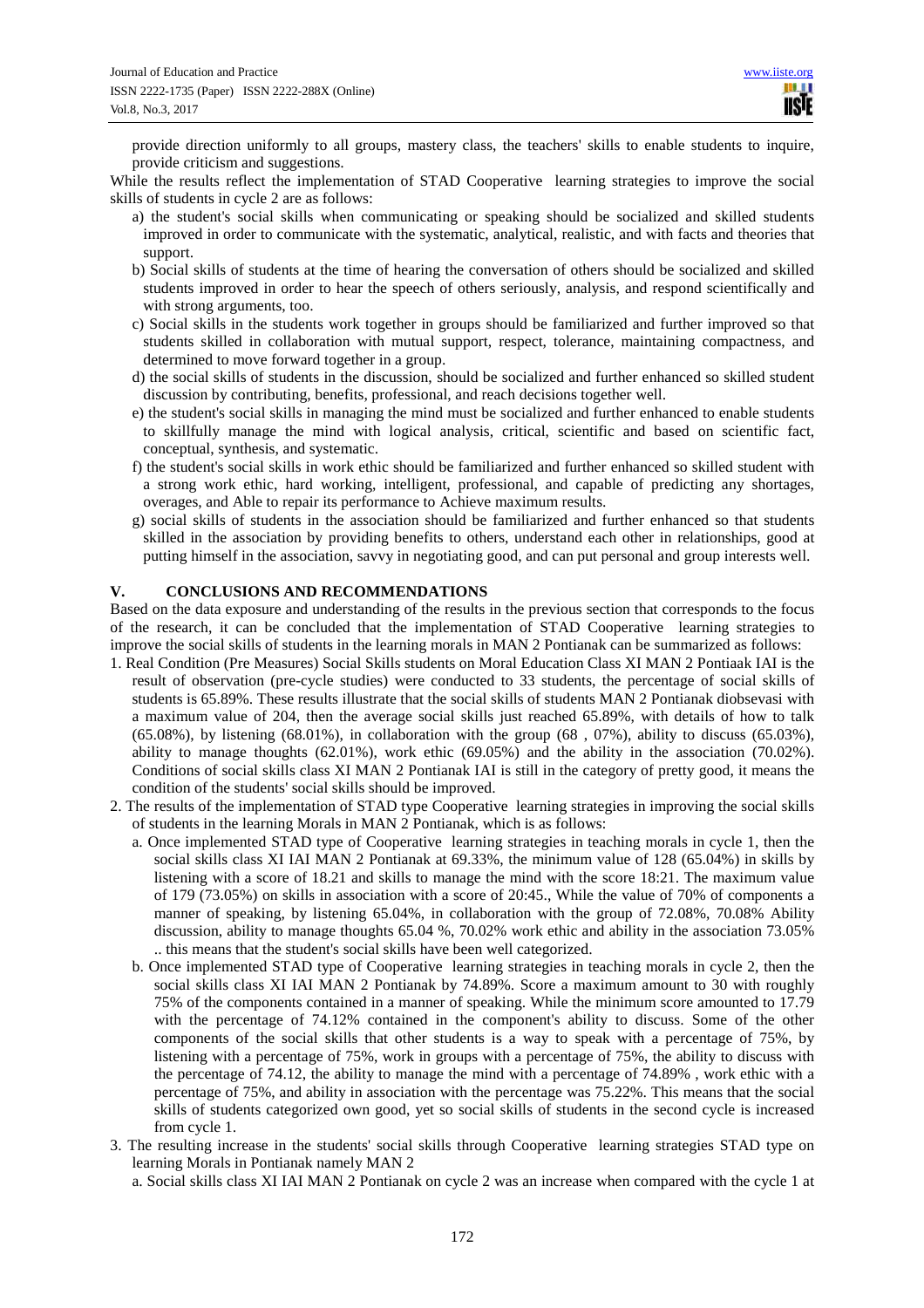5:55% on average 69.36% to 74.91%, greater than the increase in the pre-action to the cycle of cycle 1, which is 2, 12%. However, when compared with the initial condition (before using STAD), an increase of 9:05%. This means that the social skills of students at the time of action has not been done yet in the category quite well, but after the action, then the social skills of students increased in the category has been good.

b. For all aspects of social skills, ranging from pre-action, cycle 1 and cycle 2 increased by 9:05% Increase skills the ability to hear very high at 12.99%, and the ability to manage thoughts 12.88%, and then successively speech 9.92%, the ability to discuss 9:09%, 6.93% joint capabilities and work ethic of 5.95%. Then the smallest increase occurred in how to get along at 5:02%.

After listening to and watching the results of the implementation of Cooperative learning strategies of type Student Team Achievement Division (STAD) to improve social skills class XI students majoring in Islamic Studies (IAI) in Madrasah Aliyah Negeri (MAN) 2 Pontianak, it is recommended as follows:

- 1. Based on action research conducted in MAN 2 Pontianak, especially in class XI IAI on learning morals, it is recommended to teachers Morals to continue to implement STAD Cooperative learning strategies in an effort to improve students 'social skills are required in order to support the development of students' social morals which in fact is very important to have the students, both in learning and lack of schools and in public life.
- 2. In the context of implementing STAD Cooperative learning strategies, the necessary facilities to support the implementation of STAD type of Cooperative learning strategies in the form of media and learning resources, such as the existence of good internet access in the classroom, the availability of the LCD, television and CD learning and coupled with various types reading material or learning resources to suit various learning materials, such as modules, handouts, magazines, newsletters, and others.
- 3. Excellent classroom action research to improve the quality of education and pembelahjaran in school, and therefore recommended that researchers conduct more intensive cooperation with teachers to conduct joint research, so that the problems arising in the learning process of the main areas of Religious Education Islam (PAI) can be solved, so that the adverse conditions in the learning process can be improved and diitingkatkan continued quality learning.

# **REFERENCES**

Anas Sujono, (1999), Introduction of evaluation Education, Jakarta: Rajawali Press.

- Danielle Marcendetti, (2010), Connecting Social Skill and Cooperative learning. New York: The College Brocksport
- Elizabeth B. Hurlock (1990), Child Development. Jakarta: Erland
- Karrie A. Jones and Jennifer L. Jones, (2008), Making Work Cooperative Learning in the College Classroom: An Application of the 'Five Pillars' of Cooperative Learning to Post-Secondary Instruction. The Journal of Effective Teaching, Vol. 8, No. 2.
- Maria Assunta (2013), Practice Evaluation Report: A Social Skills Training Group for People with Severe Mental Handicap-Grade, Student E SS Discovery- Journal Vol. 2.
- Muhaimin, (2005), Islamic Education Curriculum Development at the School, Madrasah and Higher Education, Jakarta: PT Raja Grafindo
- Noncy Lobb, (1999), Basic Social Learning, USA: J. Weston Walch Publisher
- Novita Siswanti, (2010), Social Influence Social Skill Stories to Children with Attention-Deficit Hyperactivity Disorder. Journal of Psychology Undip. Vol. 8: October 2, 2010.
- Richard M. Felder and Rebecca Brent, Cooperative learning. Department of Chemical Engineering, N.C. State UniversityRaleigh, NC 27695-7905 2Education Designs, Inc., Cary, NC 27518
- Octavia Arlina Shahara, (2013), Social Personal Guidance to Develop Social Skills Students Isolated On SMP Negeri 5 Banguntapan. Faculty of Da'wa and Communication UIN Sunan Kalijaga Yogyakarta. (Essay)
- Robert E. Slavin, (2014), Cooperative learning and Academic Achievemnet: Why does groupwork work? Anal. Psicol. Vol.30 No.3 oct.2014 Murcia. http://dx.doi.org/10.6018/analesps.30.3.201201
- Rochiati, W., (2010), Methods Class Action Research To Improve Performance of Teachers and Lecturers. Bandung: Pt. Teens Rosdakarya.
- Syamsul Bahri Talib, (2010), Educational Psychology Based Empirical Analysis Based Applicative. Yogyakarta: Kencana Media Group.
- Siti Maimunah, (2013), Application of Cooperative learning strategies Type Student Teams-Achievement Division (STAD) To improve Student Motivation in Learning Islamic Cultural History Class VII A MTs Ibnul Qoyyim Princess Yogyakarta. FTIK UIN Sunan Kalijaga Yogyakarta (Thesis)
- Suroto, (2011), Method Using Student Team Achievement Division To Improve Learning Achievement PAI Highlights Zakat Student Class 6 SD Gedong Gedong 03 Banyubiru District of Semarang District. Essay. IAIN FTIK Salatiga